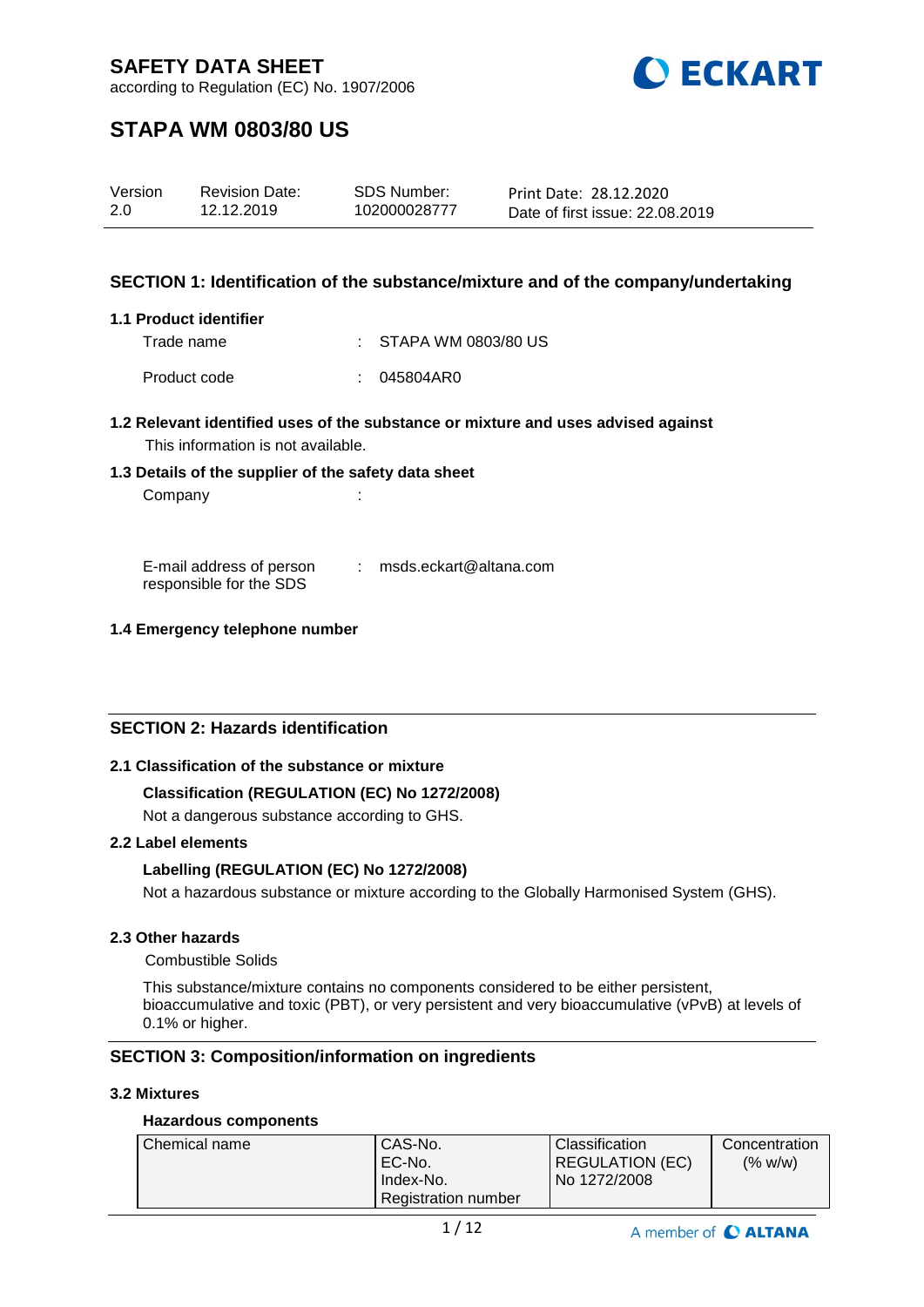

according to Regulation (EC) No. 1907/2006

## **STAPA WM 0803/80 US**

| Version | <b>Revision Date:</b>              | <b>SDS Number:</b>                         | Print Date: 28.12.2020          |                          |  |
|---------|------------------------------------|--------------------------------------------|---------------------------------|--------------------------|--|
| 2.0     | 12.12.2019                         | 102000028777                               | Date of first issue: 22.08.2019 |                          |  |
|         | aluminium powder (stabilised)<br>. | 7429-90-5<br>231-072-3<br>01-2119529243-45 | Flam. Sol. 1; H228              | $\ge$ = 50 - $\le$ = 100 |  |

For explanation of abbreviations see section 16.

### **SECTION 4: First aid measures**

| 4.1 Description of first aid measures |  |                                                                                                                                                                                 |
|---------------------------------------|--|---------------------------------------------------------------------------------------------------------------------------------------------------------------------------------|
| General advice                        |  | $\therefore$ Move the victim to fresh air.<br>Do not leave the victim unattended.                                                                                               |
|                                       |  | No hazards which require special first aid measures.                                                                                                                            |
| If inhaled                            |  | If unconscious, place in recovery position and seek medical<br>advice.<br>If symptoms persist, call a physician.                                                                |
| In case of skin contact               |  | : Wash off immediately with soap and plenty of water.                                                                                                                           |
| In case of eye contact                |  | Immediately flush eye(s) with plenty of water.                                                                                                                                  |
|                                       |  | Remove contact lenses.<br>If eye irritation persists, consult a specialist.                                                                                                     |
| If swallowed                          |  | : Keep respiratory tract clear.<br>Do not give milk or alcoholic beverages.<br>Never give anything by mouth to an unconscious person.<br>If symptoms persist, call a physician. |

### **4.2 Most important symptoms and effects, both acute and delayed**

None known.

# **4.3 Indication of any immediate medical attention and special treatment needed**

This information is not available.

### **SECTION 5: Firefighting measures**

| 5.1 Extinguishing media<br>Suitable extinguishing media : Dry sand | Special powder against metal fire                   |
|--------------------------------------------------------------------|-----------------------------------------------------|
| Unsuitable extinguishing<br>media                                  | Water<br>Foam<br>ABC powder<br>Carbon dioxide (CO2) |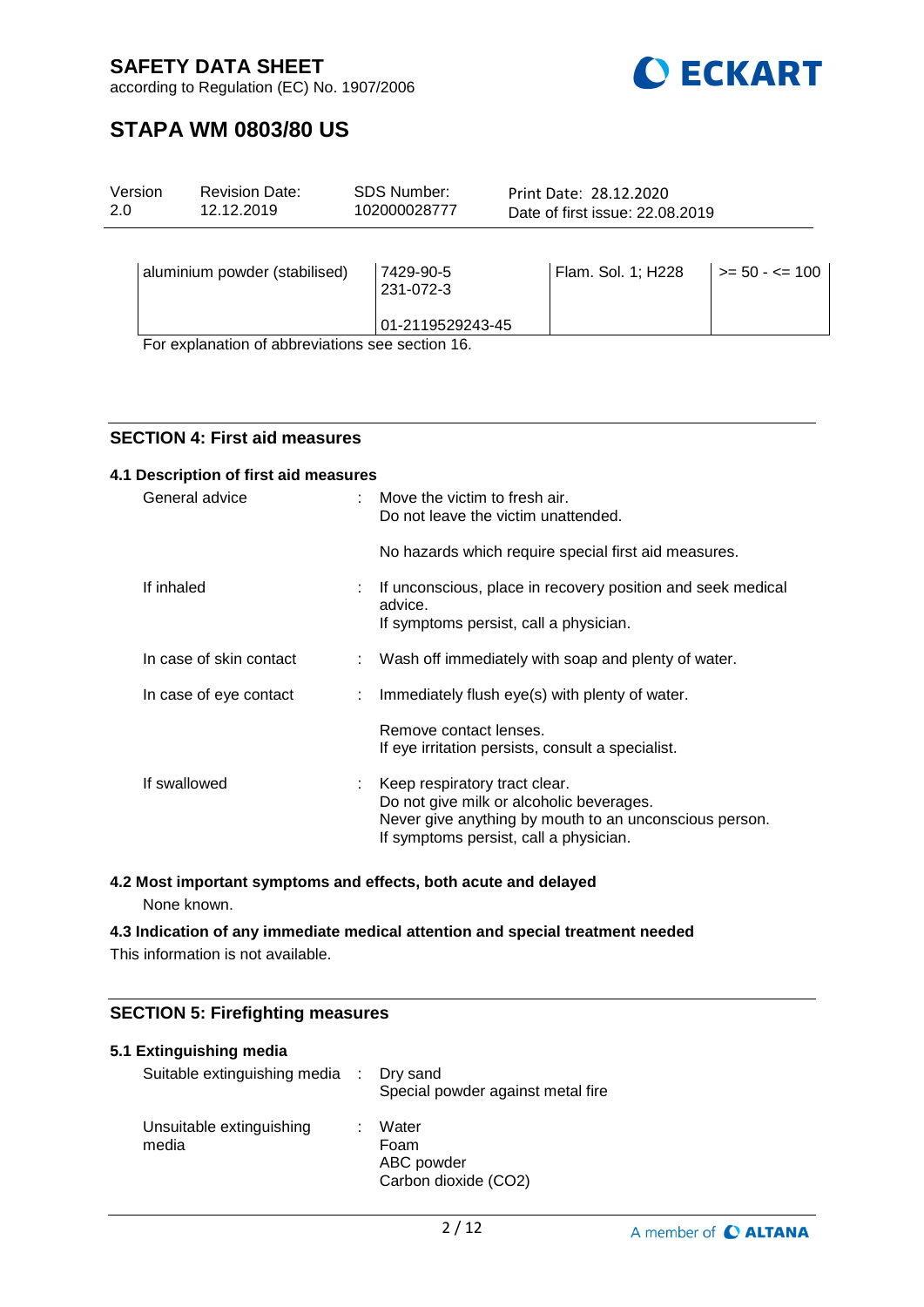



## **STAPA WM 0803/80 US**

| Version<br>2.0   | <b>Revision Date:</b><br>12.12.2019                       |    | SDS Number:<br>102000028777                                       | Print Date: 28.12.2020<br>Date of first issue: 22.08.2019                                                                                            |  |
|------------------|-----------------------------------------------------------|----|-------------------------------------------------------------------|------------------------------------------------------------------------------------------------------------------------------------------------------|--|
|                  | 5.2 Special hazards arising from the substance or mixture |    |                                                                   |                                                                                                                                                      |  |
|                  | 5.3 Advice for firefighters                               |    |                                                                   |                                                                                                                                                      |  |
| for firefighters |                                                           |    | Special protective equipment : Use personal protective equipment. |                                                                                                                                                      |  |
|                  |                                                           |    | necessary.                                                        | Wear self-contained breathing apparatus for firefighting if                                                                                          |  |
|                  | Further information                                       | ÷. |                                                                   | Standard procedure for chemical fires.<br>Use extinguishing measures that are appropriate to local<br>circumstances and the surrounding environment. |  |

### **SECTION 6: Accidental release measures**

### **6.1 Personal precautions, protective equipment and emergency procedures**

| Personal precautions | : Evacuate personnel to safe areas. |
|----------------------|-------------------------------------|
|                      | Use personal protective equipment.  |
|                      | Remove all sources of ignition.     |
|                      | Avoid dust formation.               |

### **6.2 Environmental precautions**

### **6.3 Methods and material for containment and cleaning up**

| Methods for cleaning up | Use mechanical handling equipment.<br>Soak up with inert absorbent material (e.g. sand, silica gel,<br>acid binder, universal binder, sawdust). |
|-------------------------|-------------------------------------------------------------------------------------------------------------------------------------------------|
|                         | Sweep up and shovel.<br>Do not flush with water.<br>Keep in suitable, closed containers for disposal.                                           |

#### **6.4 Reference to other sections**

For personal protection see section 8.

### **SECTION 7: Handling and storage**

| 7.1 Precautions for safe handling<br>Advice on safe handling |   | Keep away from heat and sources of ignition.<br>Avoid dust formation.<br>Ensure adequate ventilation.                     |
|--------------------------------------------------------------|---|---------------------------------------------------------------------------------------------------------------------------|
|                                                              |   | For personal protection see section 8.<br>Smoking, eating and drinking should be prohibited in the<br>application area.   |
| Advice on protection against<br>fire and explosion           | ÷ | Keep away from open flames, hot surfaces and sources of<br>ignition. Earthing of containers and apparatuses is essential. |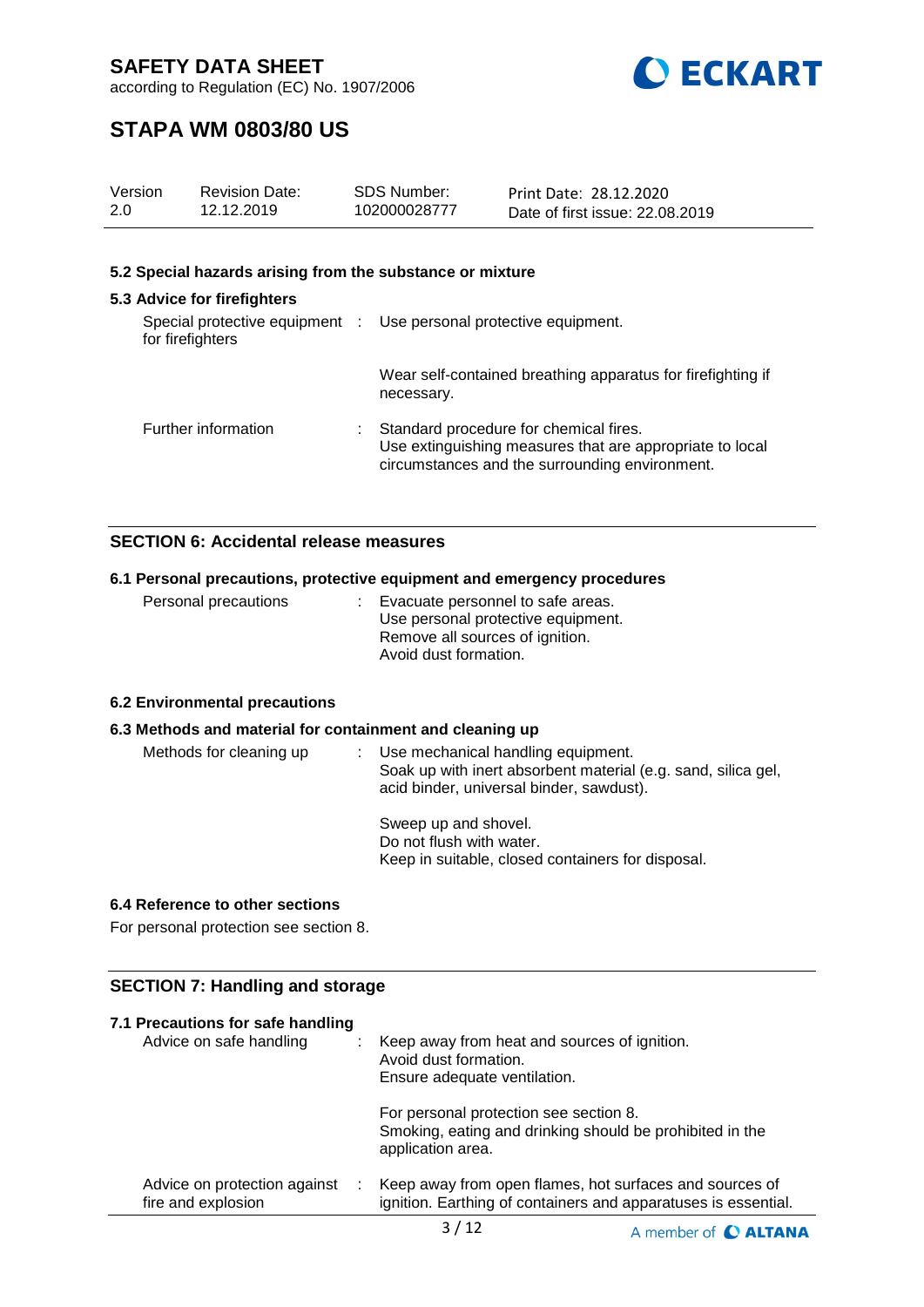according to Regulation (EC) No. 1907/2006



## **STAPA WM 0803/80 US**

| Version<br>2.0 | <b>Revision Date:</b><br>12.12.2019                                                                                  | <b>SDS Number:</b><br>102000028777   | Print Date: 28.12.2020<br>Date of first issue: 22.08.2019                                                                                                                                                                                                |
|----------------|----------------------------------------------------------------------------------------------------------------------|--------------------------------------|----------------------------------------------------------------------------------------------------------------------------------------------------------------------------------------------------------------------------------------------------------|
|                |                                                                                                                      |                                      |                                                                                                                                                                                                                                                          |
|                |                                                                                                                      |                                      | Normal measures for preventive fire protection.                                                                                                                                                                                                          |
|                | Hygiene measures                                                                                                     | General industrial hygiene practice. |                                                                                                                                                                                                                                                          |
|                | 7.2 Conditions for safe storage, including any incompatibilities<br>Requirements for storage<br>areas and containers |                                      | Store in original container. Keep containers tightly closed in a<br>cool, well-ventilated place. Keep container closed when not in<br>use. Keep away from sources of ignition - No smoking.                                                              |
|                |                                                                                                                      | the technological safety standards.  | Electrical installations / working materials must comply with                                                                                                                                                                                            |
|                | Further information on<br>storage conditions                                                                         |                                      | Protect from humidity and water. Do not allow to dry.                                                                                                                                                                                                    |
|                | Advice on common storage                                                                                             | storage.                             | Do not store together with oxidizing and self-igniting products.<br>Never allow product to get in contact with water during<br>Keep away from oxidizing agents, strongly alkaline and<br>strongly acid materials in order to avoid exothermic reactions. |
|                | Further information on<br>storage stability                                                                          |                                      | No decomposition if stored and applied as directed.                                                                                                                                                                                                      |

### **7.3 Specific end use(s)**

This information is not available.

### **SECTION 8: Exposure controls/personal protection**

### **8.1 Control parameters**

### **Occupational Exposure Limits**

| Components                       | CAS-No.                                                                                                                                                                                                                                                                                                                                                                                                                                                                                                                                                                                           | Value type (Form<br>of exposure) | Control parameters | Basis   |  |
|----------------------------------|---------------------------------------------------------------------------------------------------------------------------------------------------------------------------------------------------------------------------------------------------------------------------------------------------------------------------------------------------------------------------------------------------------------------------------------------------------------------------------------------------------------------------------------------------------------------------------------------------|----------------------------------|--------------------|---------|--|
| aluminium powder<br>(stabilised) | 7429-90-5                                                                                                                                                                                                                                                                                                                                                                                                                                                                                                                                                                                         | TWA (Inhalable)                  | $10$ mg/m $3$      | GB EH40 |  |
| Further information              | The COSHH definition of a substance hazardous to health includes dust of<br>any kind when present at a concentration in air equal to or greater than 10<br>mg.m-3 8-hour TWA of inhalable dust or 4 mg.m-3 8-hour TWA of respirable<br>dust. This means that any dust will be subject to COSHH if people are<br>exposed to dust above these levels. Some dusts have been assigned<br>specific WELs and exposure to these must comply with the appropriate<br>limits., Where no specific short-term exposure limit is listed, a figure three<br>times the long-term exposure limit should be used. |                                  |                    |         |  |
|                                  |                                                                                                                                                                                                                                                                                                                                                                                                                                                                                                                                                                                                   | TWA<br>(Respirable)              | $4 \text{ mg/m}$ 3 | GB EH40 |  |
| Further information              | The COSHH definition of a substance hazardous to health includes dust of<br>any kind when present at a concentration in air equal to or greater than 10<br>mg.m-3 8-hour TWA of inhalable dust or 4 mg.m-3 8-hour TWA of respirable<br>dust. This means that any dust will be subject to COSHH if people are<br>exposed to dust above these levels. Some dusts have been assigned                                                                                                                                                                                                                 |                                  |                    |         |  |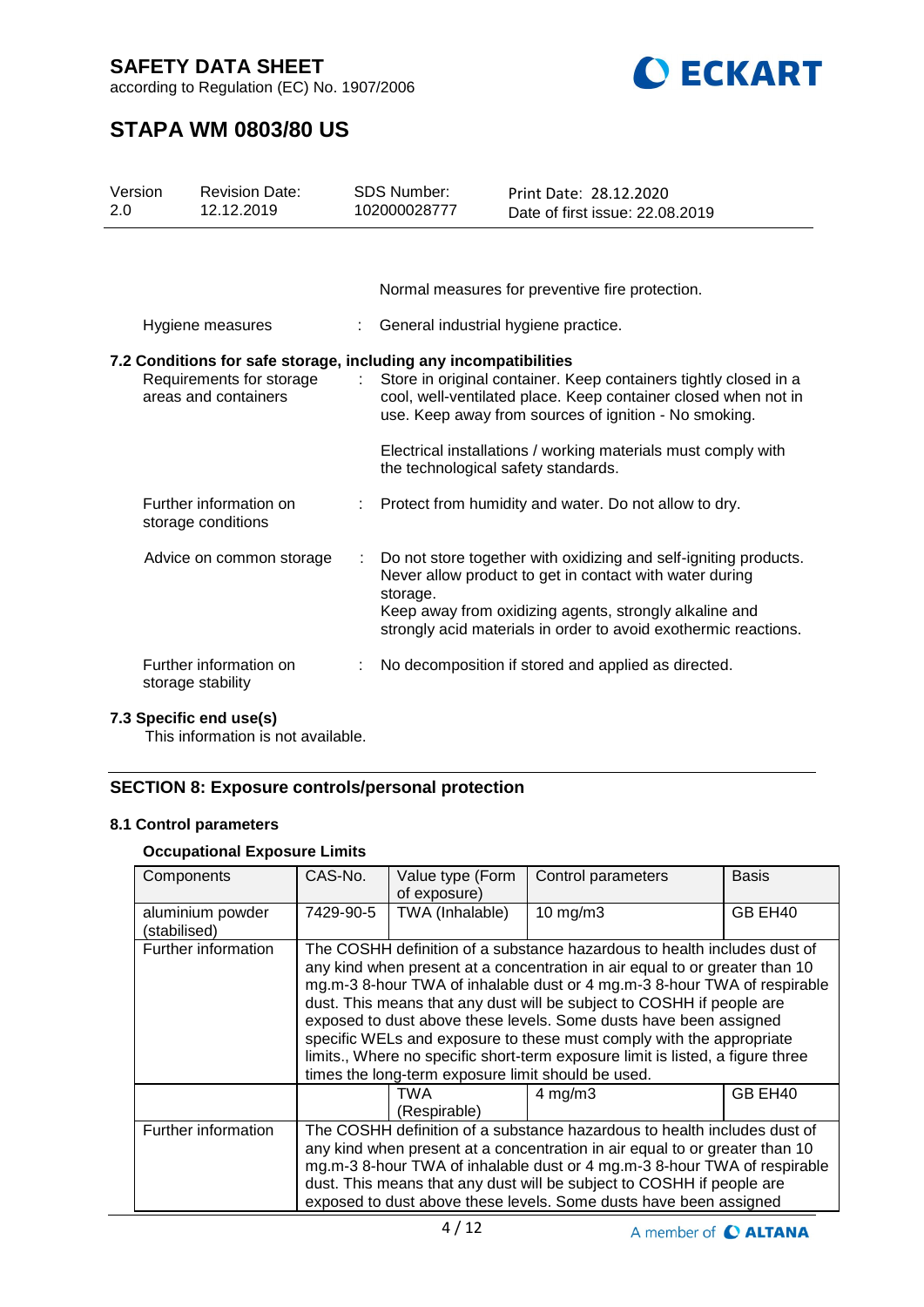according to Regulation (EC) No. 1907/2006



# **STAPA WM 0803/80 US**

| Print Date: 28.12.2020          | SDS Number:  | <b>Revision Date:</b> | Version |
|---------------------------------|--------------|-----------------------|---------|
| Date of first issue: 22.08.2019 | 102000028777 | 12.12.2019            | -2.0    |
|                                 |              |                       |         |

|                     | specific WELs and exposure to these must comply with the appropriate<br>limits., Where no specific short-term exposure limit is listed, a figure three<br>times the long-term exposure limit should be used.                                                                                                                                                                                                                                                                                                                                                                                                                                                                                                                                                                                                                                                                                                                                                                                                                                                                                                                                                                                                                                                                                                                                                                                                                                                                                                                                                                                                                                                                                                                                                                                                                           |  |  |  |  |
|---------------------|----------------------------------------------------------------------------------------------------------------------------------------------------------------------------------------------------------------------------------------------------------------------------------------------------------------------------------------------------------------------------------------------------------------------------------------------------------------------------------------------------------------------------------------------------------------------------------------------------------------------------------------------------------------------------------------------------------------------------------------------------------------------------------------------------------------------------------------------------------------------------------------------------------------------------------------------------------------------------------------------------------------------------------------------------------------------------------------------------------------------------------------------------------------------------------------------------------------------------------------------------------------------------------------------------------------------------------------------------------------------------------------------------------------------------------------------------------------------------------------------------------------------------------------------------------------------------------------------------------------------------------------------------------------------------------------------------------------------------------------------------------------------------------------------------------------------------------------|--|--|--|--|
|                     | GB EH40<br>TWA (inhalable<br>$10 \text{ mg/m}$<br>dust)                                                                                                                                                                                                                                                                                                                                                                                                                                                                                                                                                                                                                                                                                                                                                                                                                                                                                                                                                                                                                                                                                                                                                                                                                                                                                                                                                                                                                                                                                                                                                                                                                                                                                                                                                                                |  |  |  |  |
| Further information | For the purposes of these limits, respirable dust and inhalable dust are<br>those fractions of airborne dust which will be collected when sampling is<br>undertaken in accordance with the methods described in MDHS14/4<br>General methods for sampling and gravimetric analysis or respirable,<br>thoracic and inhalable aerosols, The COSHH definition of a substance<br>hazardous to health includes dust of any kind when present at a<br>concentration in air equal to or greater than 10 mg.m-3 8-hour TWA of<br>inhalable dust or 4 mg.m-3 8-hour TWA of respirable dust. This means that<br>any dust will be subject to COSHH if people are exposed to dust above<br>these levels. Some dusts have been assigned specific WELs and exposure<br>to these must comply with the appropriate limits., Most industrial dusts<br>contain particles of a wide range of sizes. The behaviour, deposition and<br>fate of any particular particle after entry into the human respiratory system,<br>and the body response that it elicits, depend on the nature and size of the<br>particle. HSE distinguishes two size fractions for limit-setting purposes<br>termed 'inhalable' and 'respirable'., Inhalable dust approximates to the<br>fraction of airborne material that enters the nose and mouth during breathing<br>and is therefore available for deposition in the respiratory tract. Respirable<br>dust approximates to the fraction that penetrates to the gas exchange region<br>of the lung. Fuller definitions and explanatory material are given in<br>MDHS14/4., Where dusts contain components that have their own assigned<br>WEL, all the relevant limits should be complied with., Where no specific<br>short-term exposure limit is listed, a figure three times the long-term<br>exposure limit should be used. |  |  |  |  |
|                     | GB EH40<br><b>TWA (Respirable</b><br>$4$ mg/m $3$<br>dust)                                                                                                                                                                                                                                                                                                                                                                                                                                                                                                                                                                                                                                                                                                                                                                                                                                                                                                                                                                                                                                                                                                                                                                                                                                                                                                                                                                                                                                                                                                                                                                                                                                                                                                                                                                             |  |  |  |  |
| Further information | For the purposes of these limits, respirable dust and inhalable dust are<br>those fractions of airborne dust which will be collected when sampling is<br>undertaken in accordance with the methods described in MDHS14/4<br>General methods for sampling and gravimetric analysis or respirable,<br>thoracic and inhalable aerosols, The COSHH definition of a substance<br>hazardous to health includes dust of any kind when present at a<br>concentration in air equal to or greater than 10 mg.m-3 8-hour TWA of<br>inhalable dust or 4 mg.m-3 8-hour TWA of respirable dust. This means that<br>any dust will be subject to COSHH if people are exposed to dust above<br>these levels. Some dusts have been assigned specific WELs and exposure<br>to these must comply with the appropriate limits., Most industrial dusts<br>contain particles of a wide range of sizes. The behaviour, deposition and<br>fate of any particular particle after entry into the human respiratory system,<br>and the body response that it elicits, depend on the nature and size of the<br>particle. HSE distinguishes two size fractions for limit-setting purposes<br>termed 'inhalable' and 'respirable'., Inhalable dust approximates to the<br>fraction of airborne material that enters the nose and mouth during breathing<br>and is therefore available for deposition in the respiratory tract. Respirable<br>dust approximates to the fraction that penetrates to the gas exchange region<br>of the lung. Fuller definitions and explanatory material are given in<br>MDHS14/4., Where dusts contain components that have their own assigned                                                                                                                                                                                          |  |  |  |  |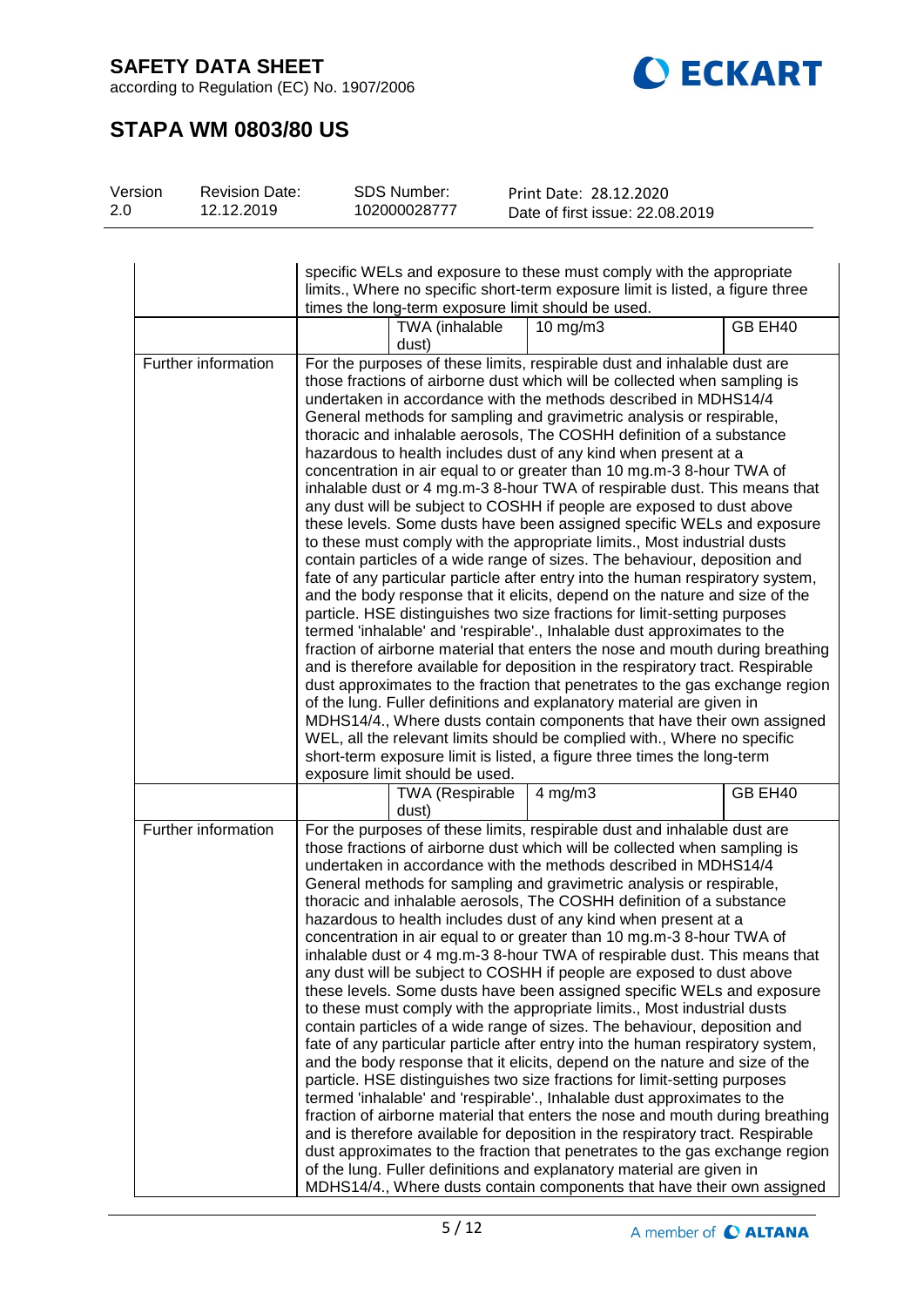

according to Regulation (EC) No. 1907/2006

## **STAPA WM 0803/80 US**

| Version | <b>Revision Date:</b> | SDS Number:  | Print Date: 28.12.2020          |
|---------|-----------------------|--------------|---------------------------------|
| 2.0     | 12.12.2019            | 102000028777 | Date of first issue: 22.08.2019 |

WEL, all the relevant limits should be complied with., Where no specific short-term exposure limit is listed, a figure three times the long-term exposure limit should be used.

#### **Derived No Effect Level (DNEL) according to Regulation (EC) No. 1907/2006:**

| Substance name   | End Use   | Exposure routes   | Potential health   | Value                   |
|------------------|-----------|-------------------|--------------------|-------------------------|
|                  |           |                   | effects            |                         |
| aluminium powder | Workers   | <b>Inhalation</b> | Long-term local    | $3.72 \,\mathrm{mg/m3}$ |
| (stabilised)     |           |                   | effects            |                         |
|                  | Consumers | Oral              | Long-term systemic | $3.95$ mg/kg            |
|                  |           |                   | effects            |                         |
|                  | Workers   | Inhalation        | Long-term systemic | $3.72 \,\mathrm{mg/m3}$ |
|                  |           |                   | effects            |                         |

#### **Predicted No Effect Concentration (PNEC) according to Regulation (EC) No. 1907/2006:**

| Substance name                | Environmental Compartment | Value             |
|-------------------------------|---------------------------|-------------------|
| aluminium powder (stabilised) | Fresh water               | $0.0749$ ma/l     |
|                               | clarification plant       | $20 \text{ mg/l}$ |

#### **8.2 Exposure controls**

| Personal protective equipment |                                                                                                                                                                                                                                                                                                                                                                                                                                                                                                                                                                                                                                                                                                                                                                                                                    |
|-------------------------------|--------------------------------------------------------------------------------------------------------------------------------------------------------------------------------------------------------------------------------------------------------------------------------------------------------------------------------------------------------------------------------------------------------------------------------------------------------------------------------------------------------------------------------------------------------------------------------------------------------------------------------------------------------------------------------------------------------------------------------------------------------------------------------------------------------------------|
| Eye protection                | Safety glasses                                                                                                                                                                                                                                                                                                                                                                                                                                                                                                                                                                                                                                                                                                                                                                                                     |
| Hand protection<br>Material   | Solvent-resistant gloves                                                                                                                                                                                                                                                                                                                                                                                                                                                                                                                                                                                                                                                                                                                                                                                           |
| <b>Remarks</b>                | Take note of the information given by the producer<br>concerning permeability and break through times, and of<br>special workplace conditions (mechanical strain, duration of<br>contact). The exact break through time can be obtained from<br>the protective glove producer and this has to be observed.<br>Please observe the instructions regarding permeability and<br>breakthrough time which are provided by the supplier of the<br>gloves. Also take into consideration the specific local<br>conditions under which the product is used, such as the<br>danger of cuts, abrasion, and the contact time.<br>Recommended preventive skin protection Skin should be<br>washed after contact. The suitability for a specific workplace<br>should be discussed with the producers of the protective<br>gloves. |
| Skin and body protection      | Long sleeved clothing<br>Safety shoes<br>Choose body protection according to the amount and<br>concentration of the dangerous substance at the work place.                                                                                                                                                                                                                                                                                                                                                                                                                                                                                                                                                                                                                                                         |
| Respiratory protection        | Use suitable breathing protection if workplace concentration<br>requires.                                                                                                                                                                                                                                                                                                                                                                                                                                                                                                                                                                                                                                                                                                                                          |

### **Environmental exposure controls**

| Water | The product should not be allowed to enter drains, water<br>courses or the soil. |
|-------|----------------------------------------------------------------------------------|
|       |                                                                                  |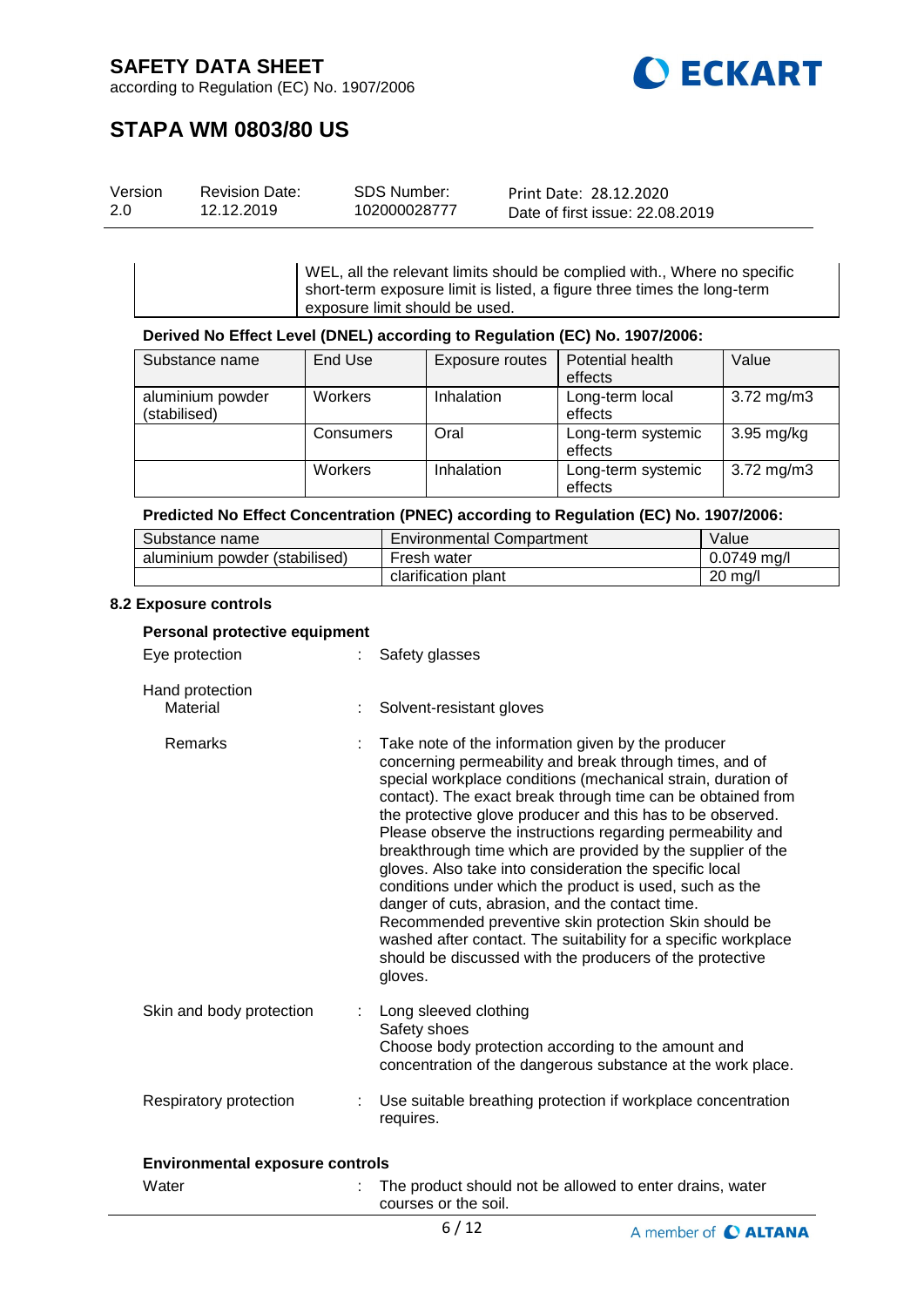according to Regulation (EC) No. 1907/2006



## **STAPA WM 0803/80 US**

| Version | <b>Revision Date:</b> | SDS Number:  | Print Date: 28.12.2020          |
|---------|-----------------------|--------------|---------------------------------|
| 2.0     | 12.12.2019            | 102000028777 | Date of first issue: 22.08.2019 |

### **SECTION 9: Physical and chemical properties**

#### **9.1 Information on basic physical and chemical properties**

| Appearance                                          | : Pasty solid        |
|-----------------------------------------------------|----------------------|
| Colour                                              | silver               |
| Odour                                               | : characteristic     |
| <b>Odour Threshold</b>                              | : No data available  |
| рH                                                  | No data available    |
| Freezing point                                      | : No data available  |
| Boiling point/boiling range                         | : No data available  |
| Flash point                                         | No data available    |
| Evaporation rate                                    | : No data available  |
| Flammability (solid, gas)                           | : Combustible Solids |
| Self-ignition                                       | : not auto-flammable |
| Auto-ignition temperature                           | : No data available  |
| Smoldering temperature                              | : No data available  |
| Decomposition temperature                           | : No data available  |
| <b>Explosive properties</b>                         | : Not explosive      |
| Oxidizing properties                                | : No data available  |
| Upper explosion limit / Upper<br>flammability limit | : No data available  |
| Lower explosion limit / Lower<br>flammability limit | : No data available  |
| Vapour pressure                                     | : No data available  |
| Relative vapour density                             | : No data available  |
| Relative density                                    | : No data available  |
| Density                                             | : $1.8 - 2.0$ g/cm3  |
| <b>Bulk density</b>                                 | : No data available  |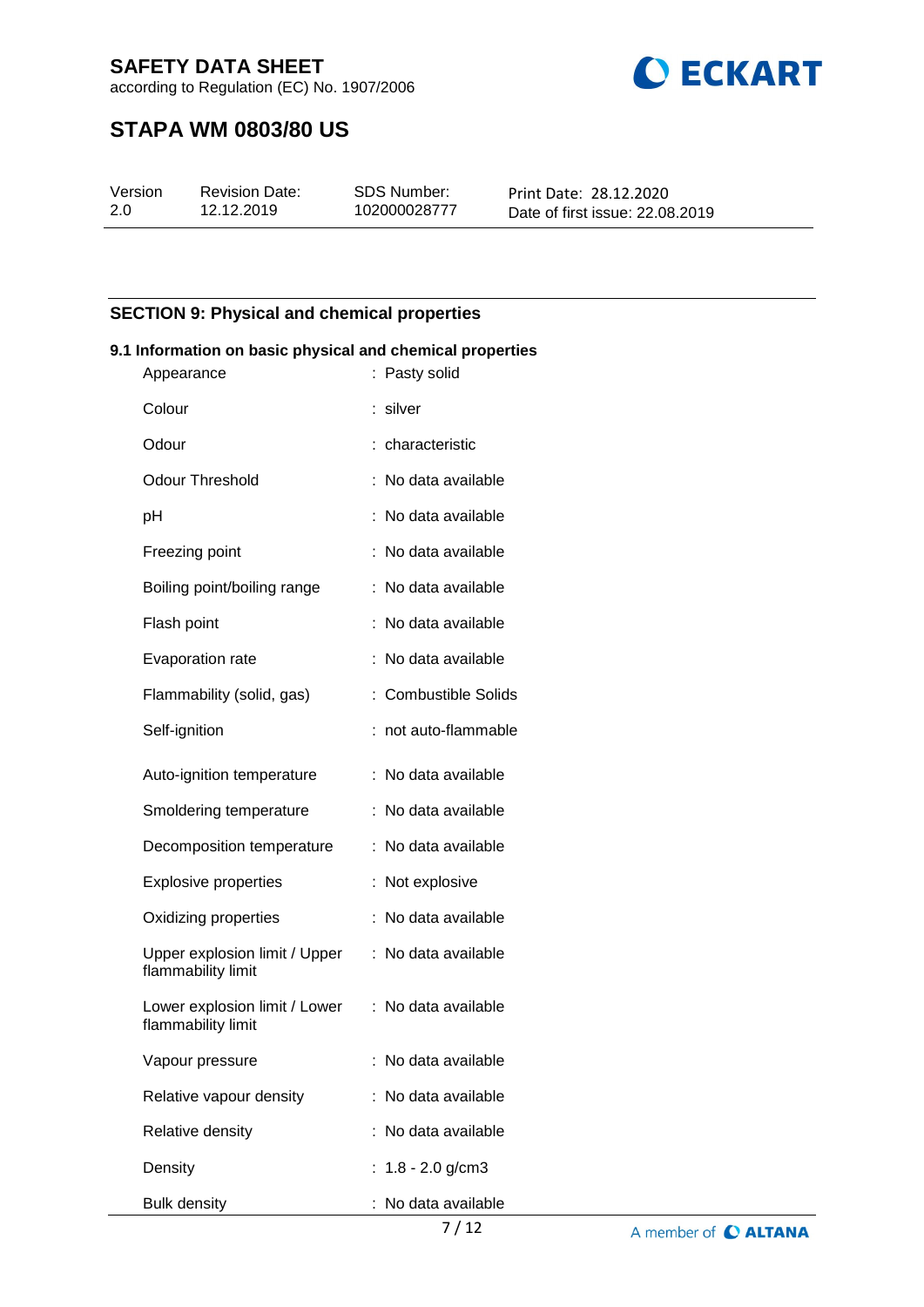according to Regulation (EC) No. 1907/2006



## **STAPA WM 0803/80 US**

| Version<br>$2.0^{\circ}$ |               | <b>Revision Date:</b><br>12.12.2019        | <b>SDS Number:</b><br>102000028777 | Print Date: 28.12.2020<br>Date of first issue: 22.08.2019 |
|--------------------------|---------------|--------------------------------------------|------------------------------------|-----------------------------------------------------------|
|                          |               |                                            |                                    |                                                           |
|                          |               | Water solubility                           | : No data available                |                                                           |
|                          |               | Solubility in other solvents               | : No data available                |                                                           |
|                          | octanol/water | Partition coefficient: n-                  | $\therefore$ No data available     |                                                           |
|                          |               | Decomposition temperature                  | : No data available                |                                                           |
|                          |               | Viscosity, dynamic                         | : No data available                |                                                           |
|                          |               | Viscosity, kinematic                       | : No data available                |                                                           |
|                          | Flow time     |                                            | : No data available                |                                                           |
|                          |               | 9.2 Other information<br>No data available |                                    |                                                           |

### **SECTION 10: Stability and reactivity**

#### **10.1 Reactivity**

No decomposition if stored and applied as directed.

#### **10.2 Chemical stability**

No decomposition if stored and applied as directed.

### **10.3 Possibility of hazardous reactions**

| Hazardous reactions                               | Reacts with alkalis, acids, halogenes and oxidizing agents.<br>Contact with acids and alkalis may release hydrogen.<br>Mixture reacts slowly with water resulting in evolution of<br>hydrogen.<br>Vapour/air-mixtures are explosive at intense warming.<br>Stable under recommended storage conditions. |
|---------------------------------------------------|---------------------------------------------------------------------------------------------------------------------------------------------------------------------------------------------------------------------------------------------------------------------------------------------------------|
| 10.4 Conditions to avoid<br>Conditions to avoid   | $\therefore$ Do not allow to dry.<br>No data available                                                                                                                                                                                                                                                  |
| 10.5 Incompatible materials<br>Materials to avoid | Acids<br><b>Bases</b><br>Oxidizing agents<br>Highly halogenated compounds                                                                                                                                                                                                                               |

#### **10.6 Hazardous decomposition products**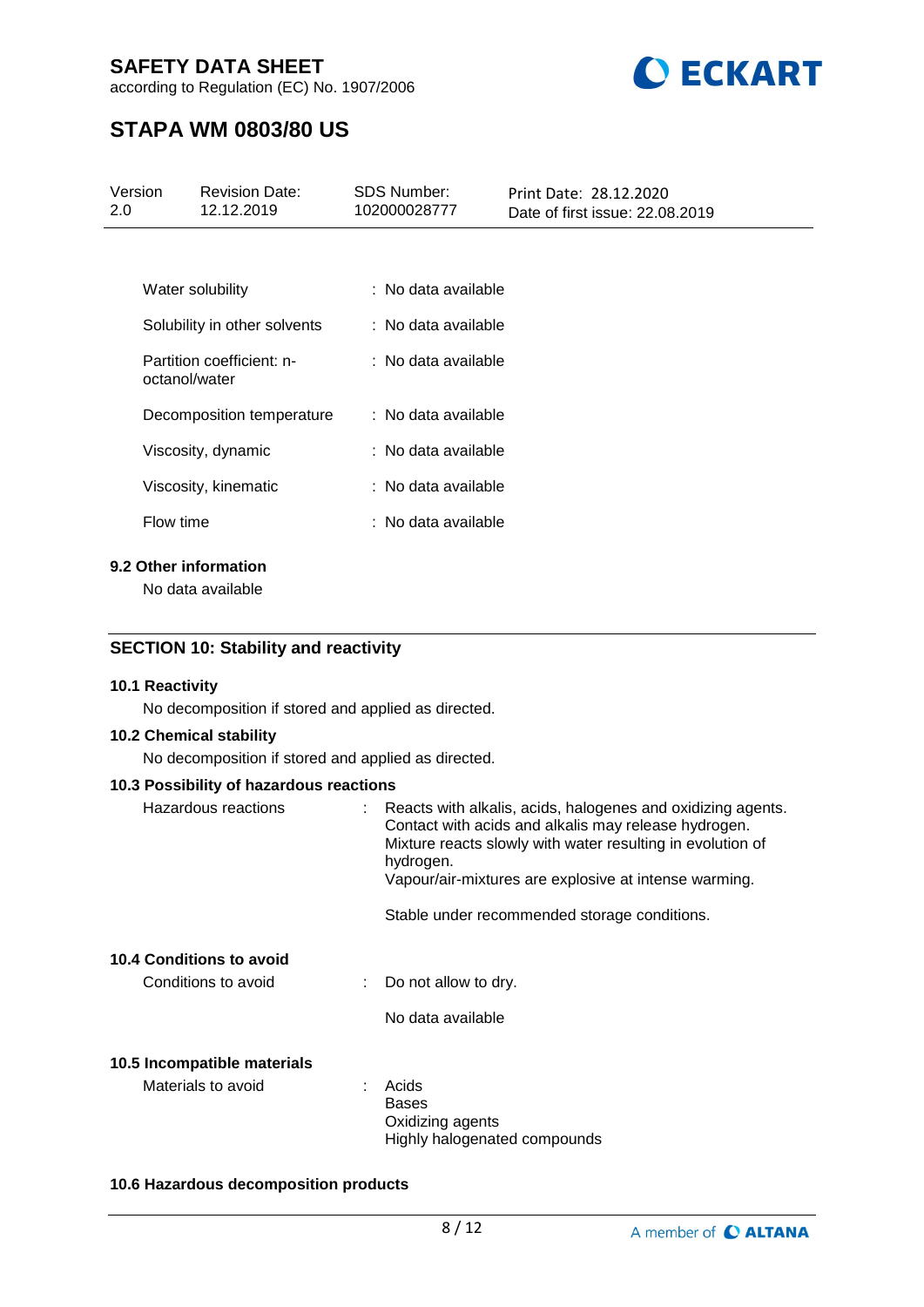

according to Regulation (EC) No. 1907/2006

## **STAPA WM 0803/80 US**

| Version<br>2.0 | <b>Revision Date:</b><br>12.12.2019                                             | <b>SDS Number:</b><br>102000028777                                           | Print Date: 28.12.2020<br>Date of first issue: 22.08.2019 |  |
|----------------|---------------------------------------------------------------------------------|------------------------------------------------------------------------------|-----------------------------------------------------------|--|
|                | Contact with water or humid : This information is not available.<br>air         |                                                                              |                                                           |  |
|                | Thermal decomposition                                                           | : This information is not available.                                         |                                                           |  |
|                | <b>SECTION 11: Toxicological information</b>                                    |                                                                              |                                                           |  |
|                | 11.1 Information on toxicological effects                                       |                                                                              |                                                           |  |
|                | <b>Acute toxicity</b>                                                           |                                                                              |                                                           |  |
|                | Not classified based on available information.                                  |                                                                              |                                                           |  |
|                | <b>Components:</b>                                                              |                                                                              |                                                           |  |
|                | aluminium powder (stabilised):                                                  |                                                                              |                                                           |  |
|                | Acute inhalation toxicity                                                       | $LC50$ (Rat): $> 5$ mg/l<br>Exposure time: 4 h<br>Test atmosphere: dust/mist |                                                           |  |
|                | <b>Skin corrosion/irritation</b>                                                |                                                                              |                                                           |  |
|                | Not classified based on available information.                                  |                                                                              |                                                           |  |
|                | Serious eye damage/eye irritation                                               |                                                                              |                                                           |  |
|                | Not classified based on available information.                                  |                                                                              |                                                           |  |
|                | <b>Respiratory or skin sensitisation</b>                                        |                                                                              |                                                           |  |
|                | <b>Skin sensitisation</b>                                                       |                                                                              |                                                           |  |
|                | Not classified based on available information.                                  |                                                                              |                                                           |  |
|                | <b>Respiratory sensitisation</b>                                                |                                                                              |                                                           |  |
|                | Not classified based on available information.                                  |                                                                              |                                                           |  |
|                | <b>Germ cell mutagenicity</b>                                                   |                                                                              |                                                           |  |
|                | Not classified based on available information.                                  |                                                                              |                                                           |  |
|                | Carcinogenicity                                                                 |                                                                              |                                                           |  |
|                | Not classified based on available information.                                  |                                                                              |                                                           |  |
|                | <b>Reproductive toxicity</b><br>Not classified based on available information.  |                                                                              |                                                           |  |
|                |                                                                                 |                                                                              |                                                           |  |
|                | <b>STOT - single exposure</b><br>Not classified based on available information. |                                                                              |                                                           |  |
|                | <b>STOT - repeated exposure</b>                                                 |                                                                              |                                                           |  |
|                | Not classified based on available information.                                  |                                                                              |                                                           |  |

**Aspiration toxicity**

Not classified based on available information.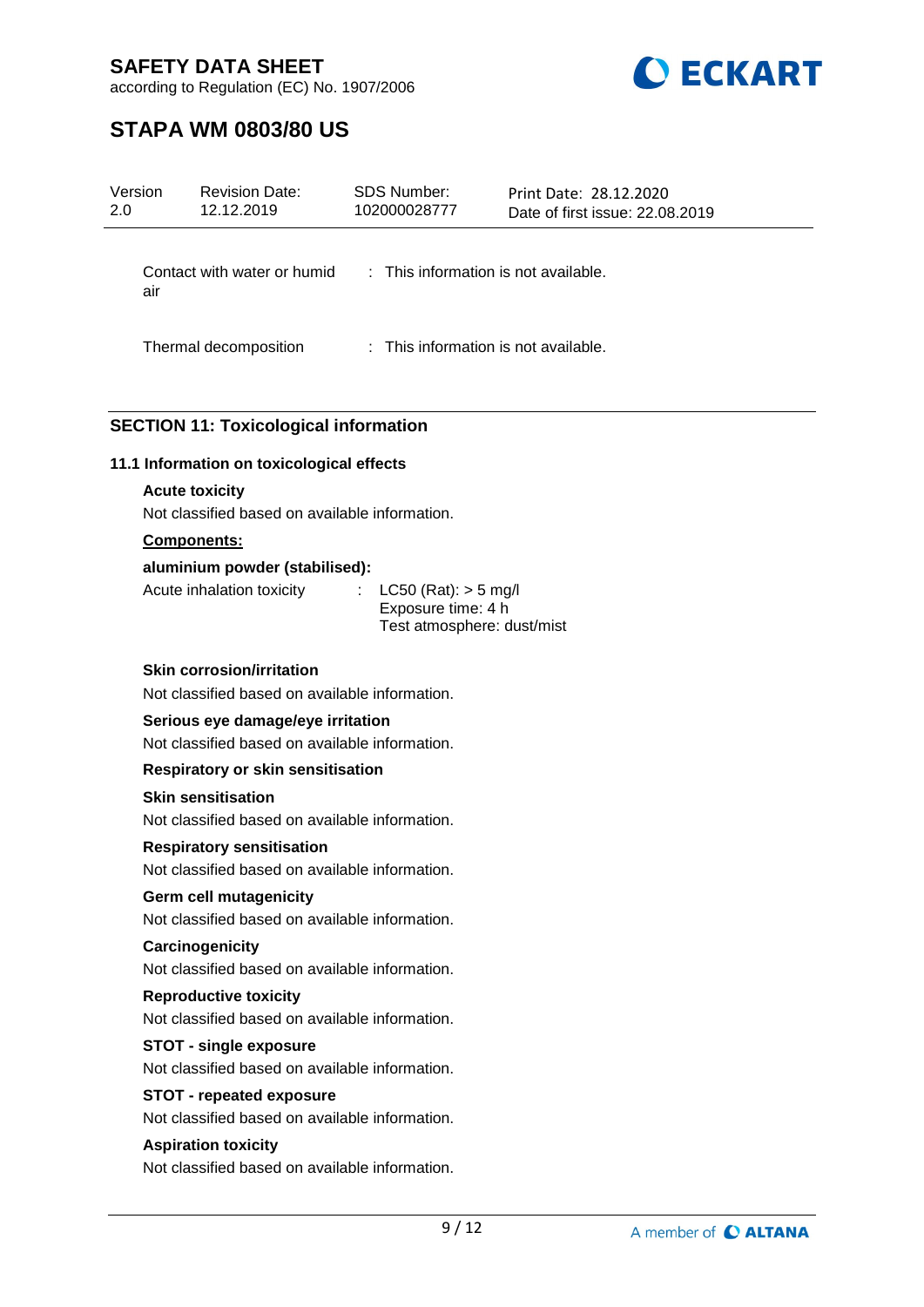



## **STAPA WM 0803/80 US**

| Version | <b>Revision Date:</b> | <b>SDS Number:</b> | Print Date: 28.12.2020          |
|---------|-----------------------|--------------------|---------------------------------|
| 2.0     | 12.12.2019            | 102000028777       | Date of first issue: 22.08.2019 |

### **Further information**

#### **Product:**

Remarks: No data available

### **SECTION 12: Ecological information**

### **12.1 Toxicity**

No data available

**12.2 Persistence and degradability**

No data available

### **12.3 Bioaccumulative potential**

No data available

#### **12.4 Mobility in soil**

No data available

### **12.5 Results of PBT and vPvB assessment**

### **Product:**

Assessment : This substance/mixture contains no components considered to be either persistent, bioaccumulative and toxic (PBT), or very persistent and very bioaccumulative (vPvB) at levels of 0.1% or higher..

### **12.6 Other adverse effects**

#### **Product:**

| Additional ecological | No data available |
|-----------------------|-------------------|
| information           |                   |

### **SECTION 13: Disposal considerations**

| 13.1 Waste treatment methods |                                                                                                                                                           |
|------------------------------|-----------------------------------------------------------------------------------------------------------------------------------------------------------|
| Product                      | : In accordance with local and national regulations.                                                                                                      |
| Contaminated packaging       | : Empty containers should be taken to an approved waste<br>handling site for recycling or disposal.<br>In accordance with local and national regulations. |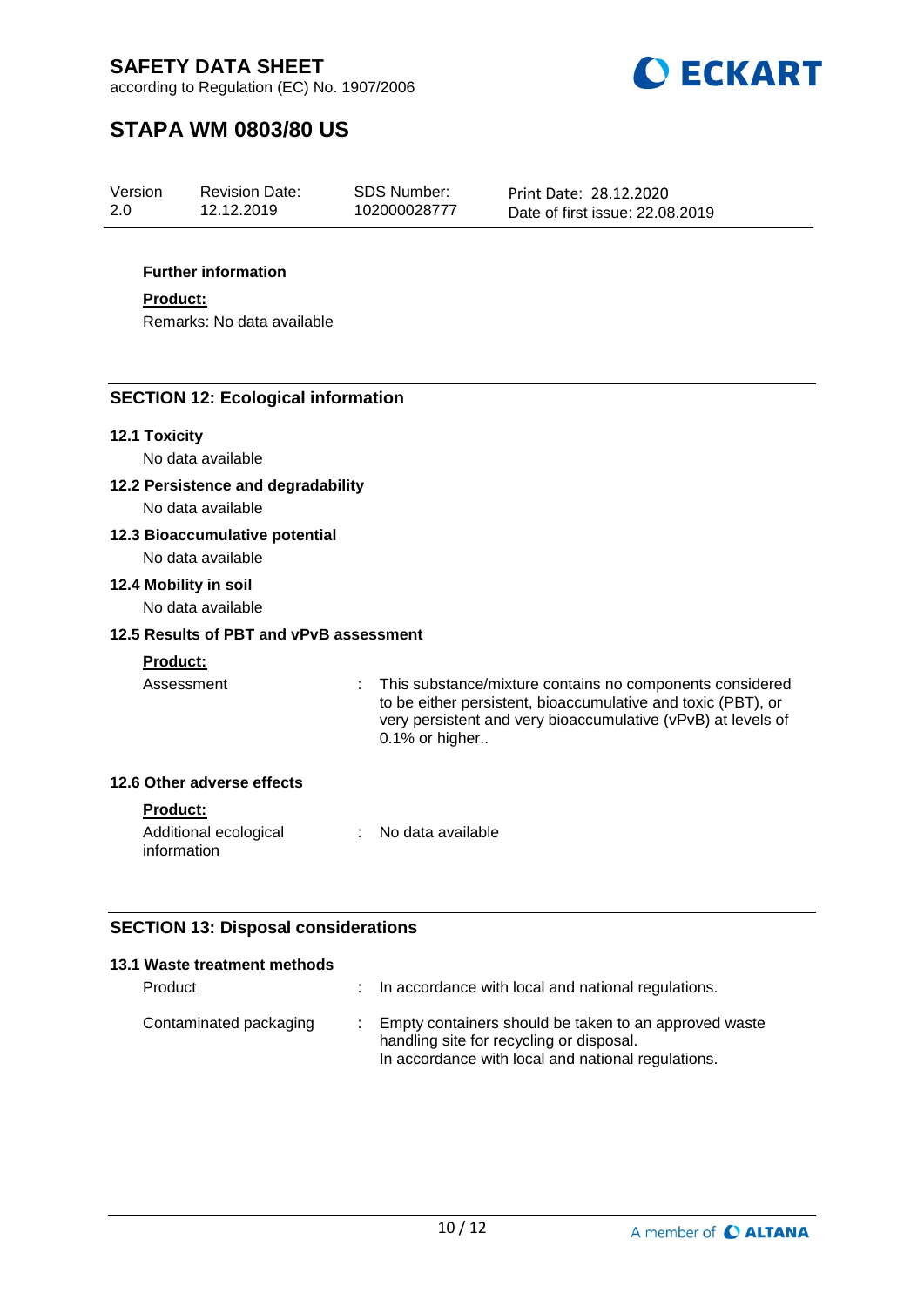

according to Regulation (EC) No. 1907/2006

## **STAPA WM 0803/80 US**

| Version | <b>Revision Date:</b> | SDS Number:  | Print Date: 28.12.2020          |
|---------|-----------------------|--------------|---------------------------------|
| 2.0     | 12.12.2019            | 102000028777 | Date of first issue: 22.08.2019 |
|         |                       |              |                                 |

### **SECTION 14: Transport information**

### **14.1 UN number**

- **14.2 UN proper shipping name**
- **14.3 Transport hazard class(es)**
- **14.4 Packing group**
- **14.5 Environmental hazards**

### **14.6 Special precautions for user**

Remarks : Not classified as dangerous in the meaning of transport regulations.

# **14.7 Transport in bulk according to Annex II of Marpol and the IBC Code**

Not applicable for product as supplied.

### **SECTION 15: Regulatory information**

#### **15.1 Safety, health and environmental regulations/legislation specific for the substance or mixture**

| REACH - Candidate List of Substances of Very High<br>Concern for Authorisation (Article 59). | Not applicable |
|----------------------------------------------------------------------------------------------|----------------|
| Regulation (EC) No 1005/2009 on substances that<br>deplete the ozone layer                   | Not applicable |
| Regulation (EC) No 850/2004 on persistent organic<br>pollutants                              | Not applicable |

### **15.2 Chemical safety assessment**

### **SECTION 16: Other information**

| <b>Full text of H-Statements</b>        |                 |                                                                                                                            |  |
|-----------------------------------------|-----------------|----------------------------------------------------------------------------------------------------------------------------|--|
| H <sub>228</sub>                        | t.              | Flammable solid.                                                                                                           |  |
| <b>Full text of other abbreviations</b> |                 |                                                                                                                            |  |
| Flam, Sol.<br>GB EH40<br>GB EH40 / TWA  | <b>Contract</b> | Flammable solids<br>: UK. EH40 WEL - Workplace Exposure Limits<br>: Long-term exposure limit (8-hour TWA reference period) |  |

ADN - European Agreement concerning the International Carriage of Dangerous Goods by Inland Waterways; ADR - European Agreement concerning the International Carriage of Dangerous Goods by Road; AICS - Australian Inventory of Chemical Substances; ASTM - American Society for the Testing of Materials; bw - Body weight; CLP - Classification Labelling Packaging